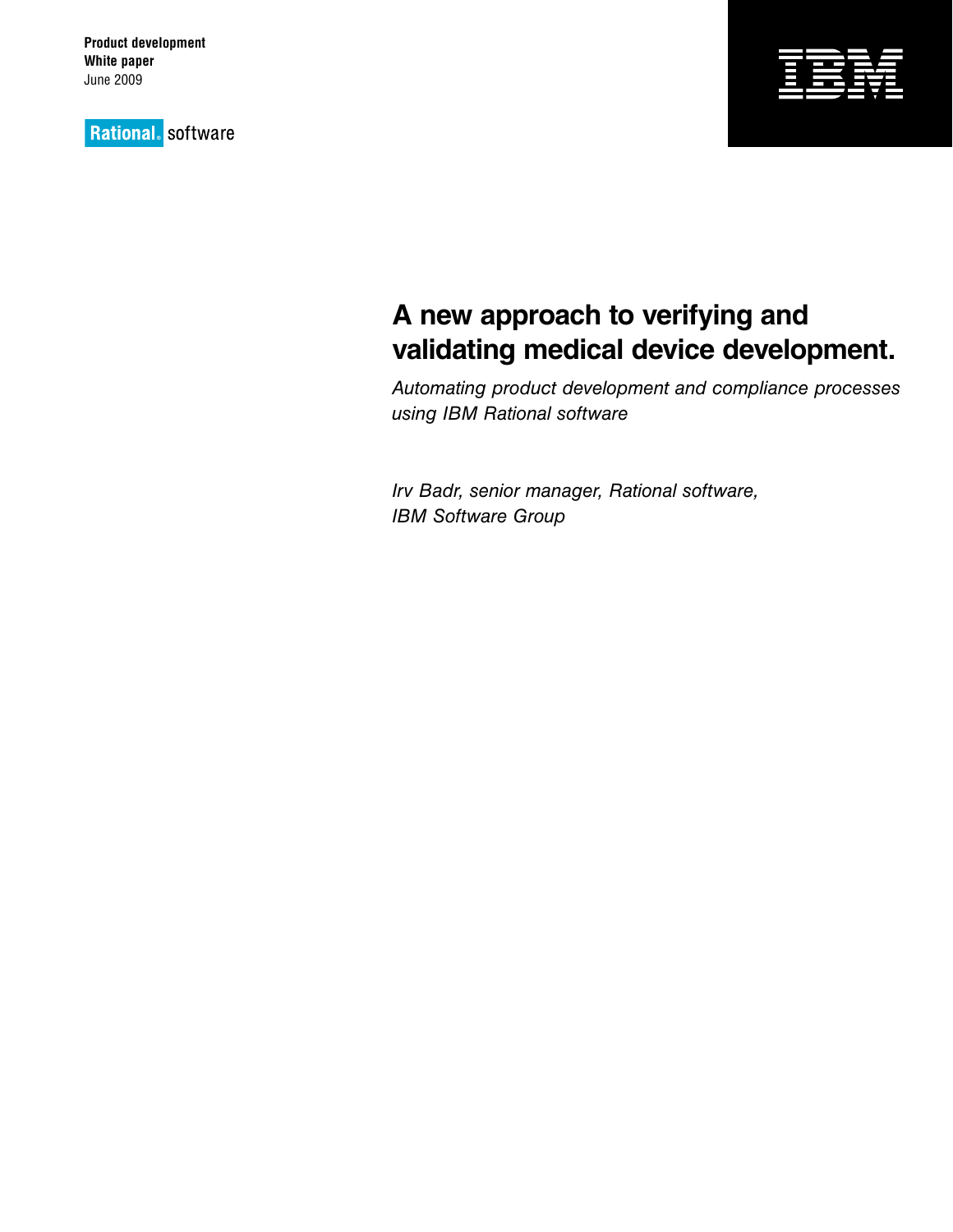**A new approach to verifying and validating medical device development.** Page 2

#### **Contents**

- *2 Introduction*
- *2 Addressing challenges unique to the medical device industry*
- *3 Traditional approaches to device compliance*
- *3 System design verification*
- *4 System design validation*
- *5 Model-driven verification and validation*
- *8 Automated verification and validation approach in action*
- *9 Development and management tools for automated processes*
- *10 An improved, lower-cost development process*

## **Introduction**

The list of features in medical devices is rapidly rising: Even the simplest of medical devices—such as diagnostic and monitoring systems—house more and more system components, which add greater functionality to the device at a low cost. But by adding components, device software becomes complex and burdens compliance testing and premarket certification activities, such as 510(k) submissions mandated by the U.S. Food and Drug Administration (FDA).

However, you can address those issues by using a model-based verification and validation process in your medical device development. First, this process can help you better manage the complexity of the software by abstracting it as a model. Second, the process can help you verify and validate an evolving system by leveraging an executable model earlier in the development process. Last, the early validation and verification of a system can help you reduce the total development time and shorten the FDA submission process, a required step for bringing a device to the U.S. marketplace.

## **Addressing challenges unique to the medical device industry**

The typical workflow of developing embedded software products is often requirements gathering, analysis, system design, detailed design, testing and project management. But in the medical device industry, there is an additional step: compliance. The FDA regulates products developed for the U.S. marketplace through Quality System Regulations (QSR) 21 Code of Federal Regulations (CFR) Part 820 §30, which essentially requires:1

- • *Proper documentation to be maintained in a Design History File (DHF).*
- • *Compliance with Title 21 CFR Part 11, which governs the use of electronic signatures in DHFs.*
- • *International marketplaces to comply with International Organization for Standardization (ISO) 13485:2003 and meet the European Union Medical Device Directive (EU MDD) 93/42 regulations.*
- • *Compliance with Current Good Manufacturing Practices (CGMP) and Good Documentation Practices (GDP), both dictated by the FDA.*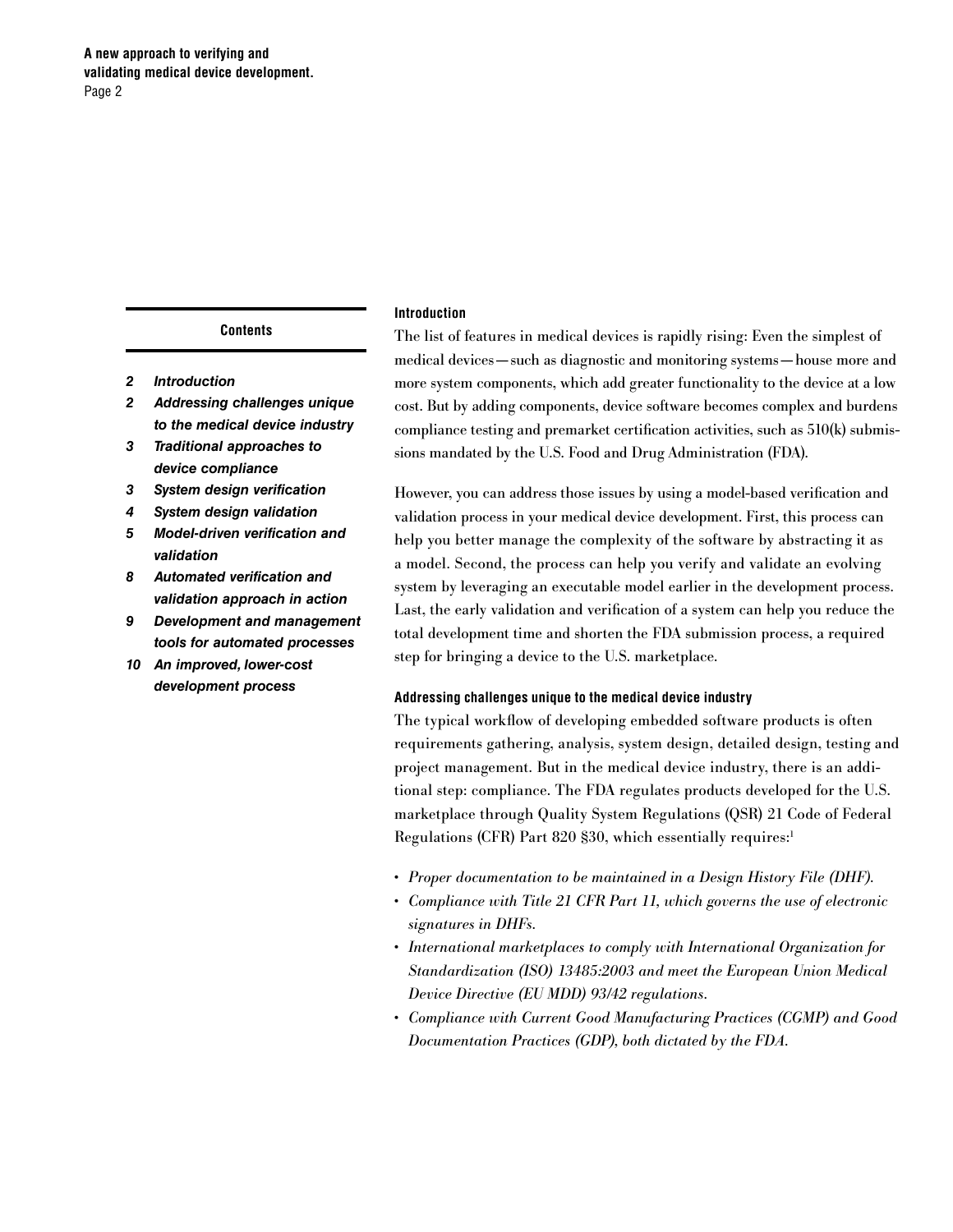*Traditionally, development teams have used source code to establish traceability between requirements and their implementation.*

#### **Traditional approaches to device compliance**

To meet compliance goals, medical device development teams create a DHF at the beginning of a project. The file may contain informal, handwritten requirements and design notes as well as printouts and source-code excerpts of formal architecture and design documents. Some source-code-centric development teams also include requirements documents, ad hoc formal design documents and source-code listings that reflect how the teams are implementing requirements as source code. This workflow helps teams establish traceability between requirements and their exact implementation, as required by QSR. The traceability can prove that the device is being used for its intended purpose; however, the method of establishing traceability is not mandated. Because source code is readily available, many teams use it for traceability and as the medium for representing system architecture and design. This method is common among teams that lack a formal modeling approach in the development process.2

#### **System design verification**

Figure 1 shows a recommended development process from the FDA Design Control Guide.3 Note that QSR compliance can be achieved in conjunction with GDP compliance by adhering to the iterative, or waterfall, development steps shown. Testers can perform system verification against the requirements by measuring design output against design input.

Design input comprises specifications defined by user requirements, which identify the intended use of the device. It usually includes formal or semiformal text documents and a few models reflecting a set of specifications against which the system is to be built. Design output, in turn, comprises procedures defined by the device maker that help ensure that the completed prototype aligns with the design input. It may include, in the case of embedded software, a list of the source code that belongs to the application.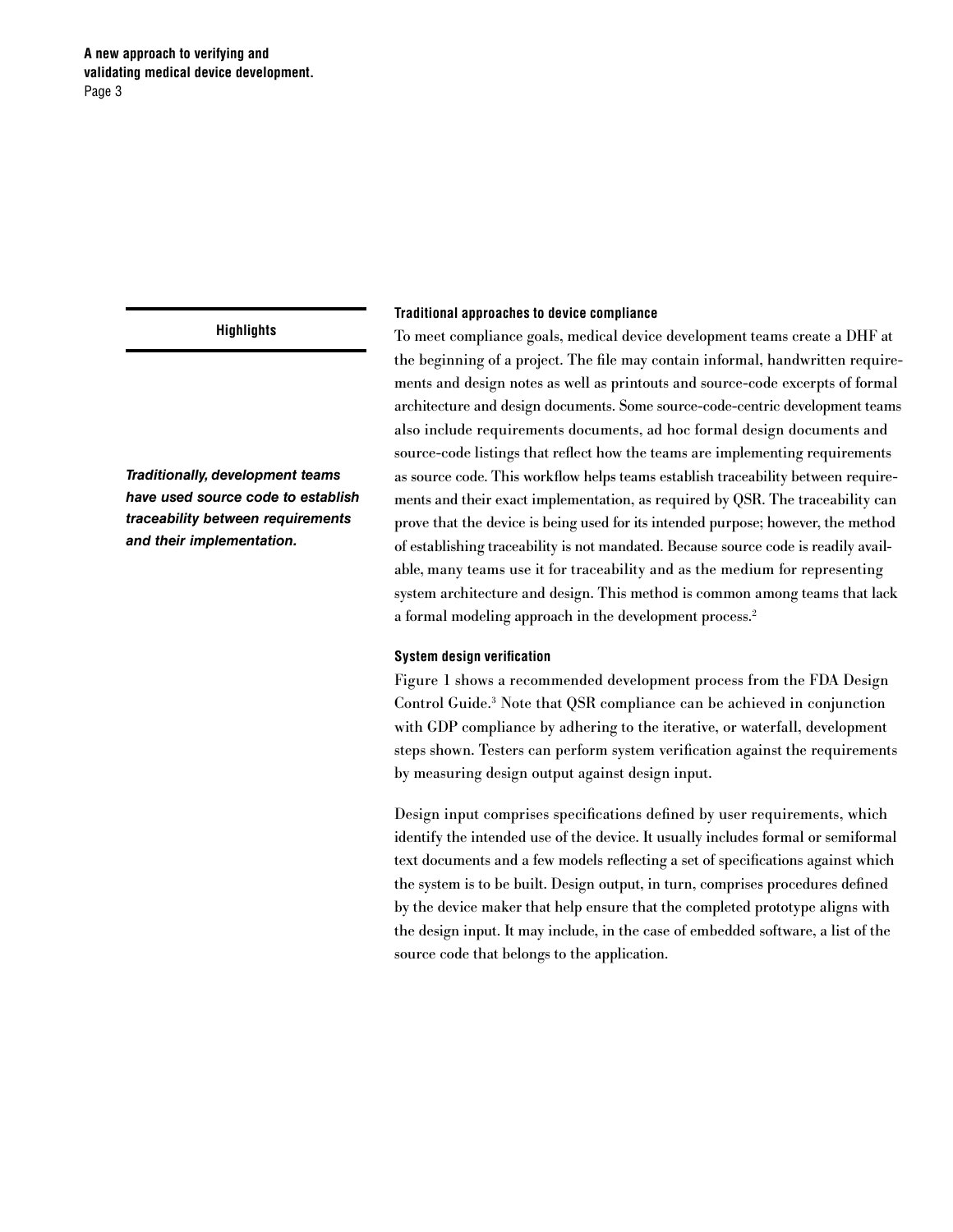*Because development teams need to ensure that they implement specifications and meet design goals, they must verify the device by measuring design input against design output.*

Ultimately, development teams need to ensure that they implement specifications and meet design goals, so there is a need for traceability between the input and output milestones.



*Figure 1: A design verification step verifies the design output against the design input.*

Design input and output milestones are integral parts of the medical device development process. Because the milestones are applied to a large number of devices, no governing body specifies or mandates which design verification methods to use. As a result, device makers use an array of tools and processes for this purpose and rely on documents and source-code listings as described for design input and output.

### **System design validation**

Because many teams consider source code to be the ultimate measure of a system's implementation status, they often traverse the source code to predict the final behavior of the actual device. In this source-code-centric approach, teams execute the application on the actual device and step through its lines of source code to observe the resulting system behavior and validate the system.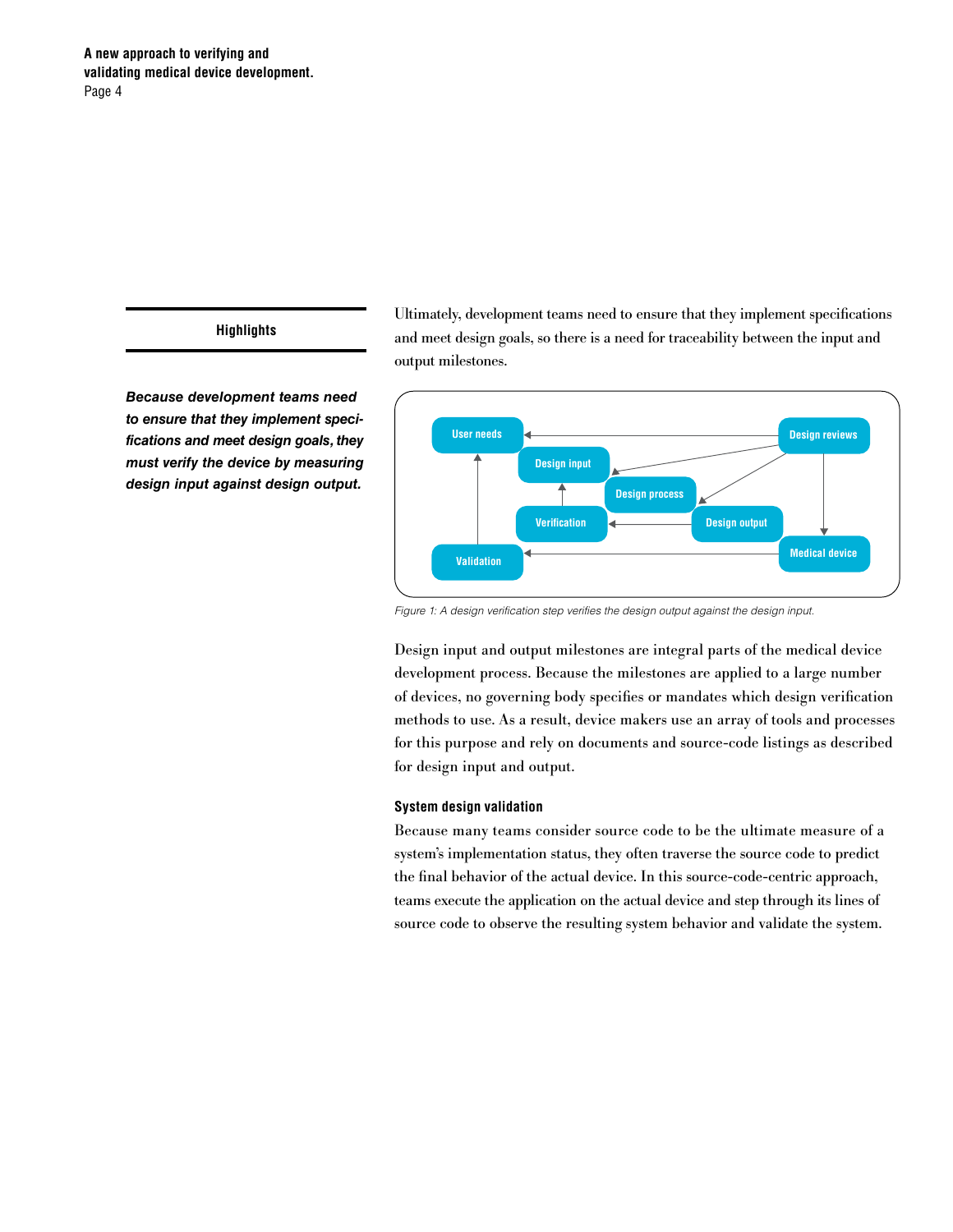# **A new approach to verifying and validating medical device development.** Page 5

# **Highlights**

*Because verifying devices by measuring input against output can be time consuming and error prone, a better approach to system verification is to model and collect system data to prove the intended use of the device.*

While effective, this method of validating the system has proved to be costly and error prone. Unit testing the evolving system on the target device can be cumbersome and slow. Further, it may not be possible to run the device through all intended use scenarios without incurring heavy expenses or logistical obstacles. For example, incomplete or nonexistent hardware may hamper final system testing on the device. Moreover, an incomplete platform may render faulty results for the tested application.

As software and system bugs are found and corrected during unit testing, teams may need to update associated design and requirements to reflect the changed source code. Depending on the size of the application, the updates may be time consuming and susceptible to errors. And some changes could be missed, causing an incorrect mismatch between the DHF and the implemented system.

## **Model-driven verification and validation**

Neither internal design controls nor QSR require that you actually operate a medical device to verify and validate its system. As far as the FDA is concerned, collected system data can prove the intended use of the device. This data can be collected from the actual device as well as from a simulated execution of the device—in fact, automated application development tools offer virtually unparalleled efficiency gains.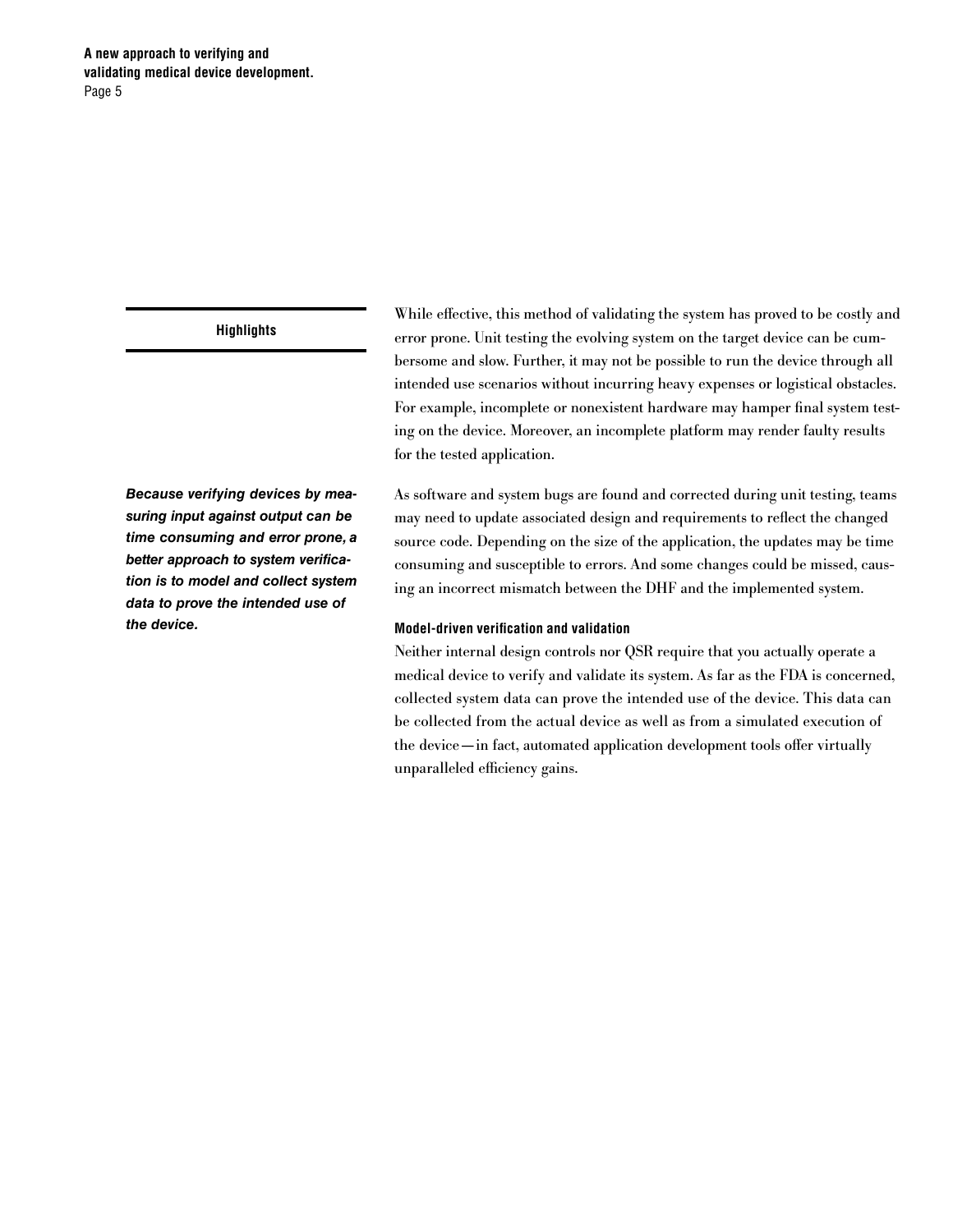*In a model-driven approach to design verification and validation, you can establish traceability between design components and requirements and test the design in difficult-to-create scenarios.*

Figure 2 shows a validation- and verification-based process, which hinges on iterative development of design output based on design input. The figure also illustrates auditable traceability between requirements and system validation, and between architecture and design activities and system verification. Modeling tools can provide requirements traceability and executable model features automatically.4 They can also report the latest design throughout the product lifecycle.

Additionally, you can leverage an automated requirements management tool to establish traceability between design components and requirements.



*Figure 2: In a traditional approach, the validation- and verification-based process hinges on iterative development of design output based on design input.*

In a model-driven process, you can architect and design an application in the modeling tool.5 You can also automatically generate unit test cases from design models, as shown in figure 3. Here, models for both the design and the test case are executable.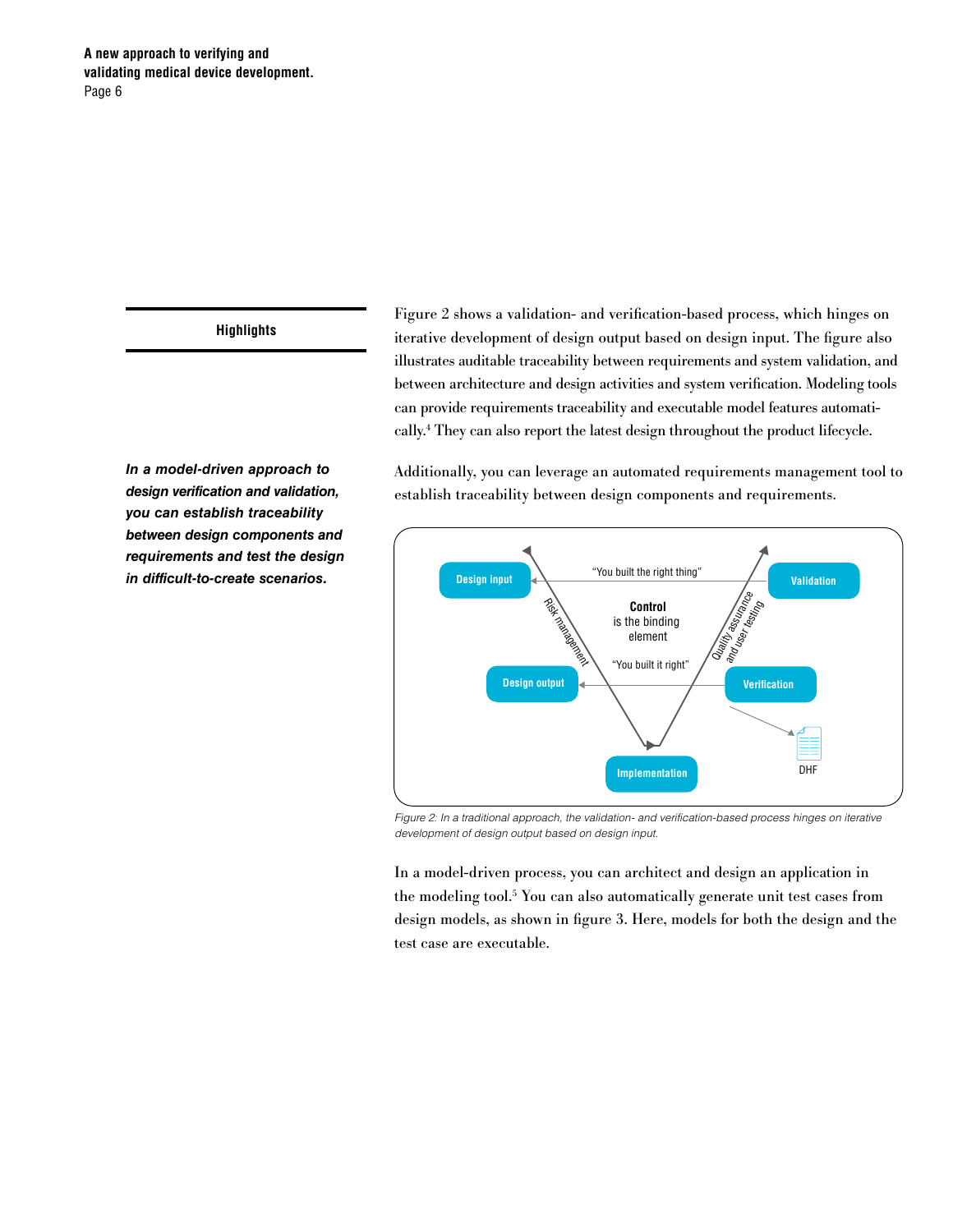First, you want to verify the underlying design, test the design and depict actual usage scenarios for the device. Most defects and design oversights are caught during this model verification phase. Unit testing can put the design through possible scenarios, many of which may be difficult to create on the actual device.



*Figure 3: Automated requirements management tools can automatically provide requirements traceability and executable model features and establish traceability between design components and requirements.*

Then, if you detect defects or oversights, you can immediately correct them in the design, thus eliminating the need to manually change the code and the design documentation. In traditional development, defects are fixed inside the source code after executing it on the real device. This happens later in the development process. As a result, traditional system debugging is much slower than in a model-driven approach because the former requires many more lines of code—compared to model elements—to implement the same system.

Finally, for system validation, you can automatically trace test cases to the system's operational requirements. Requirements traceability features between a formal requirements management tool and the modeling environment automate the traceability. In other words, a fully automated validation and verification process can be established.

*Traditional system debugging is much slower than in a modeldriven approach because the former requires many more lines of code—compared to model elements—to implement the same system.*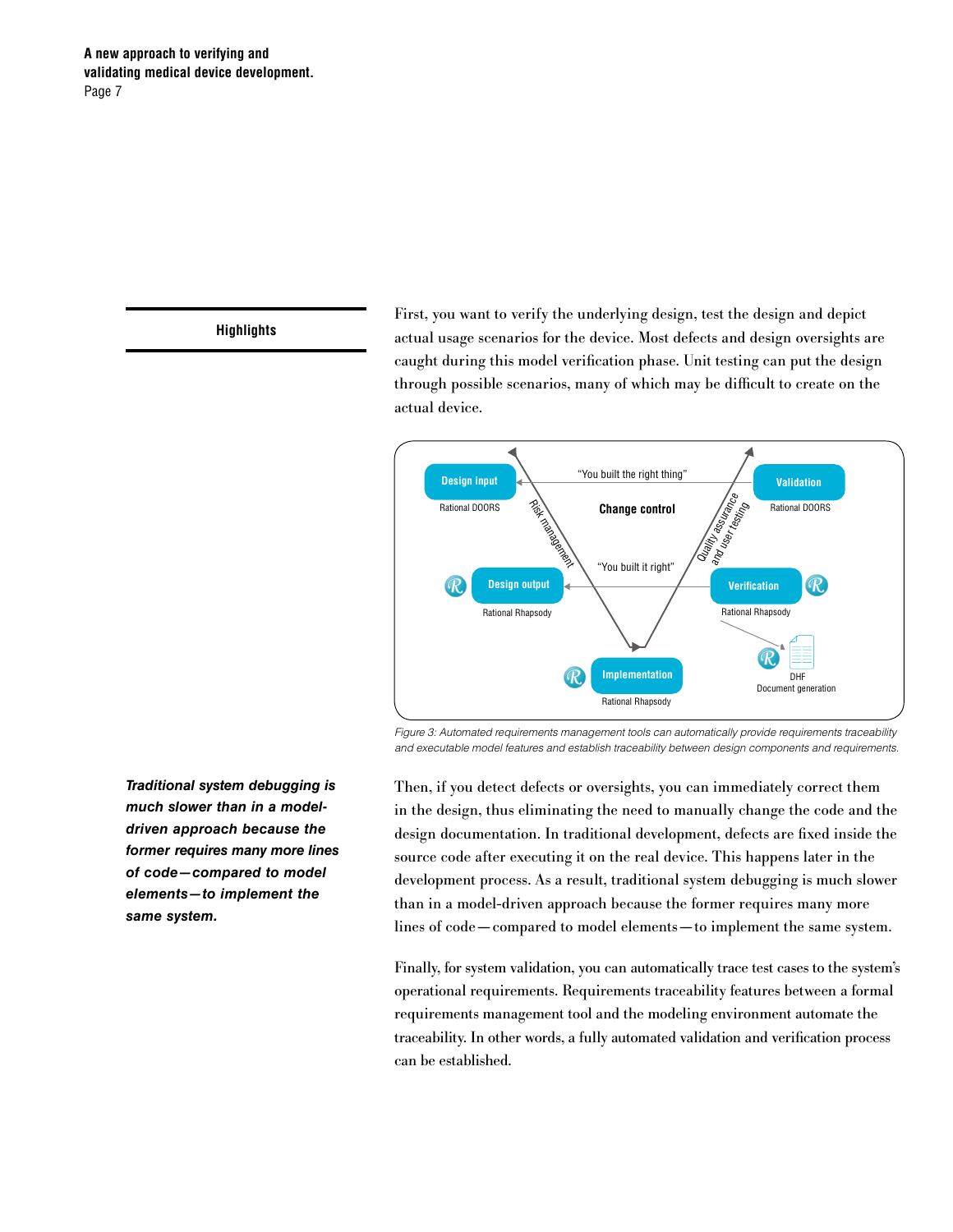# **Automated verification and validation approach in action**

Figure 4 is a design for a blood oxygen monitor, which uses a finger clip sensor to measure blood oxygen levels as well as pulse rate. The design shows a state machine responsible for depacketizing the sensor data. By inputting either real or simulated sensor data, the state machine can quickly verify correct operation.

Figure 4 also verifies that both oxygen levels and pulse rate are within safe ranges. This test case is run alongside design verifications to help ensure patient safety during unforeseen or complex events that are difficult to create. For example, unit tests can model the monitor's behavior in the unlikely event that it doesn't detect a pulse while monitoring a patient's blood oxygen level. To test the monitor in the same real-world scenario, you would have to actually stop a patient's heart.



*Figure 4: Using model-driven device development, you could model a blood oxygen monitor's behavior in the event that it doesn't detect a pulse while monitoring a blood oxygen level. To test the monitor in the same real-world scenario, you would have to actually stop a patient's heart.*

*Model-driven development is particularly important for medical devices because it enables testers to help ensure patient safety during unforeseen or complex events that are difficult to fabricate.*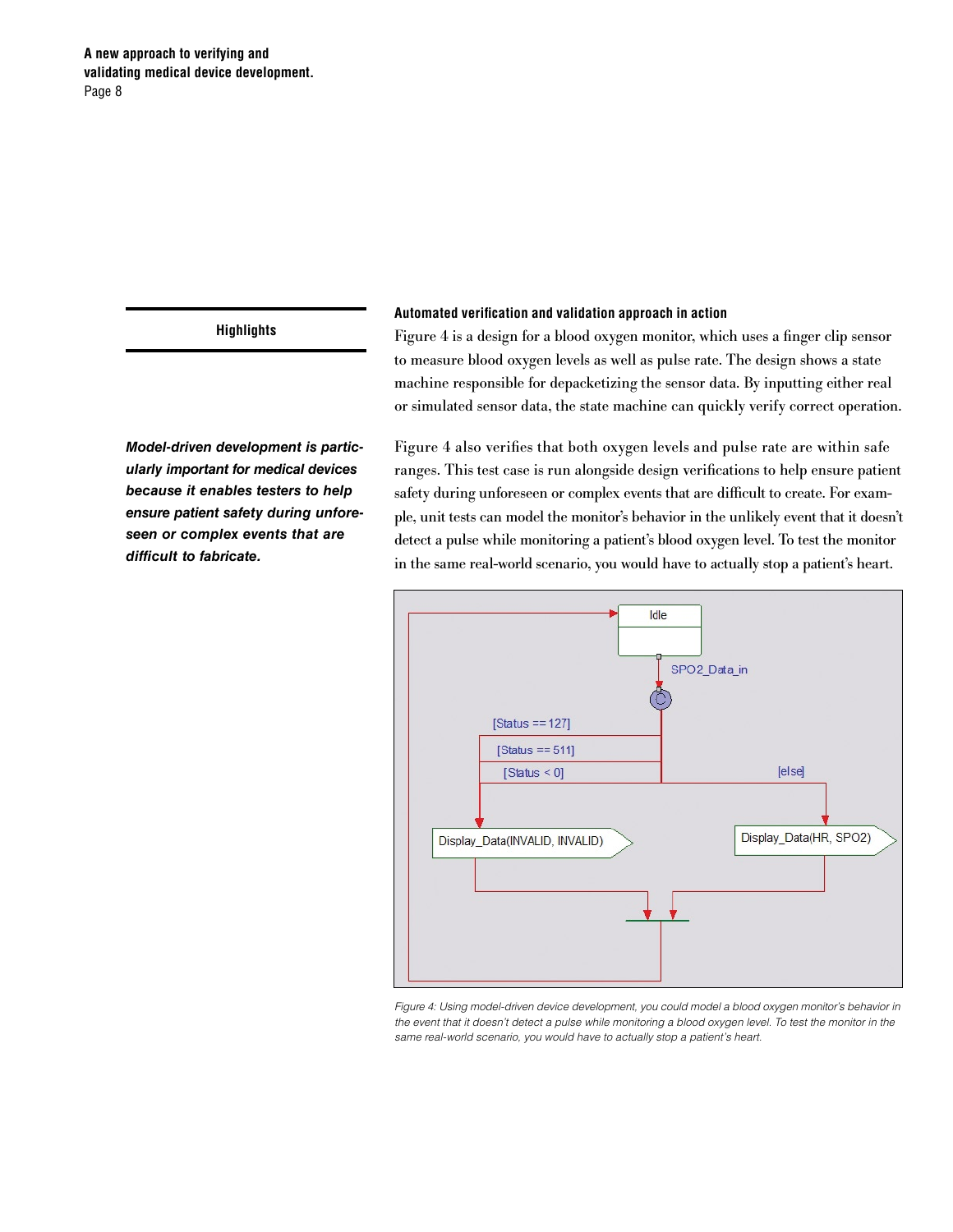*Rational lifecycle development software automates processes and meets validation and verification requirements from governing bodies.*

#### **Development and management tools for automated processes**

IBM Rational® software provides lifecycle development tools that address the validation and verification requirements of QSR. The IBM Rational DOORS® requirements management platform can create the design input and manage system requirements and validation tests as structured and traceable sets of objects. Additionally, Rational DOORS supports 21 CFR Part 11–compliant electronic signatures, thereby enabling you to legally and more securely use electronic records in your design and development processes.

IBM Rational Rhapsody® software can model the medical device throughout the design process—from defining system development specifications to deploying software on the device. You can use Rational Rhapsody to model complex medical devices for an arbitrary combination of embedded and desktop systems. The embedded system may be a simple blood oxygen monitor or a large device such as a computed tomography (CT) scanner. Other systems may have an array of interrelated platforms, including headless desktop computers and monitoring workstations running conventional operating systems such as Linux®, UNIX® or Microsoft® Windows® platforms.

Further, Rational Rhapsody supports language-independent and operating system–independent modeling and can deploy the same models on nearly any platform. This is described as platform-independent modeling (PIM), where a single set of models can be used on many different or undefined platforms. PIM increases productivity by allowing you to leverage designed components in future generations of unknown platforms. Also, PIM enables you to develop your design before hardware is available, enabling you to validate functional behavior early in the design when it is less costly to fix defects. You can then validate the targetspecific characteristics of the design when the hardware becomes available.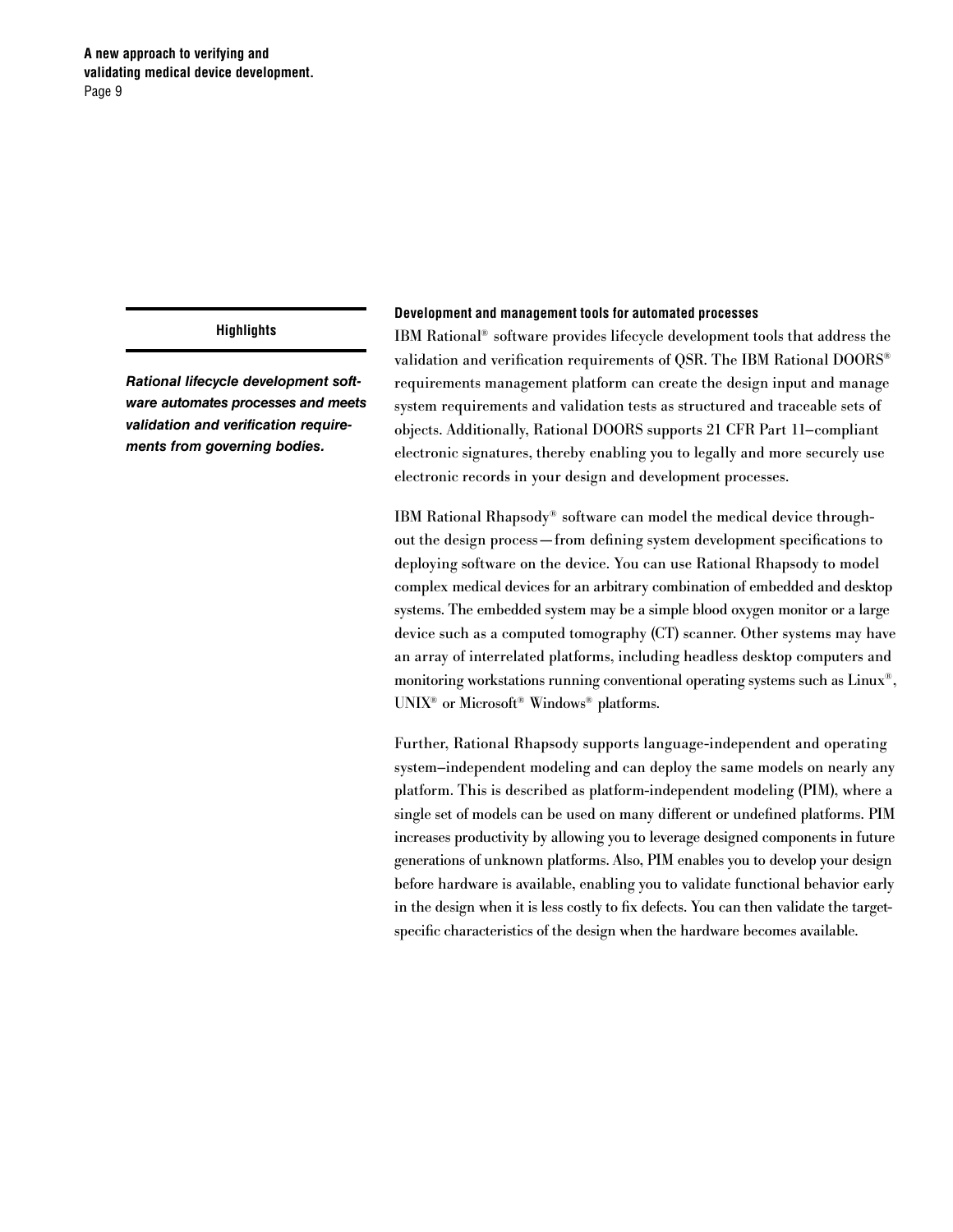For conventional, stand-alone medical devices that typically use a single-board embedded computer and a realtime operating system, Rational Rhapsody can provide system architecture and design support as well as automatic source-code generation. These features help enable rapid retargeting of the model from host execution to the target device. The tool is capable of supporting out-of-the-box, realtime operating systems or devices with no operating system. It also provides target-hosted, design-level debugging, which can prove to be valuable during the validation and verification process when target-level verification is necessary.

Rational Rhapsody can automate design documentation by extracting information from the model through customizable templates. It can then accurately document the design implementation and provide an integrated paper trail that originates from requirements management and modeling activities and follows through to validation and verification.

## **An improved, lower-cost development process**

When designing medical devices, you can address QSR design guidelines and regulations as well as system and software development best practices. By using an automated verification and validation approach, you can help decrease development costs while creating a more reliable medical device with less risk of failure in the field. Additionally, the automated approach provides live content for the DHF, which can be automatically produced and managed with the right development tools.

The suite of Rational lifecycle management solutions is designed to automate the development process through requirements management; system and software modeling; and automated, model-based testing tools such as Rational Rhapsody and Rational DOORS.

*By using Rational automated verification and validation tools, you can help decrease development costs while creating a more reliable medical device with less risk of failure in the field.*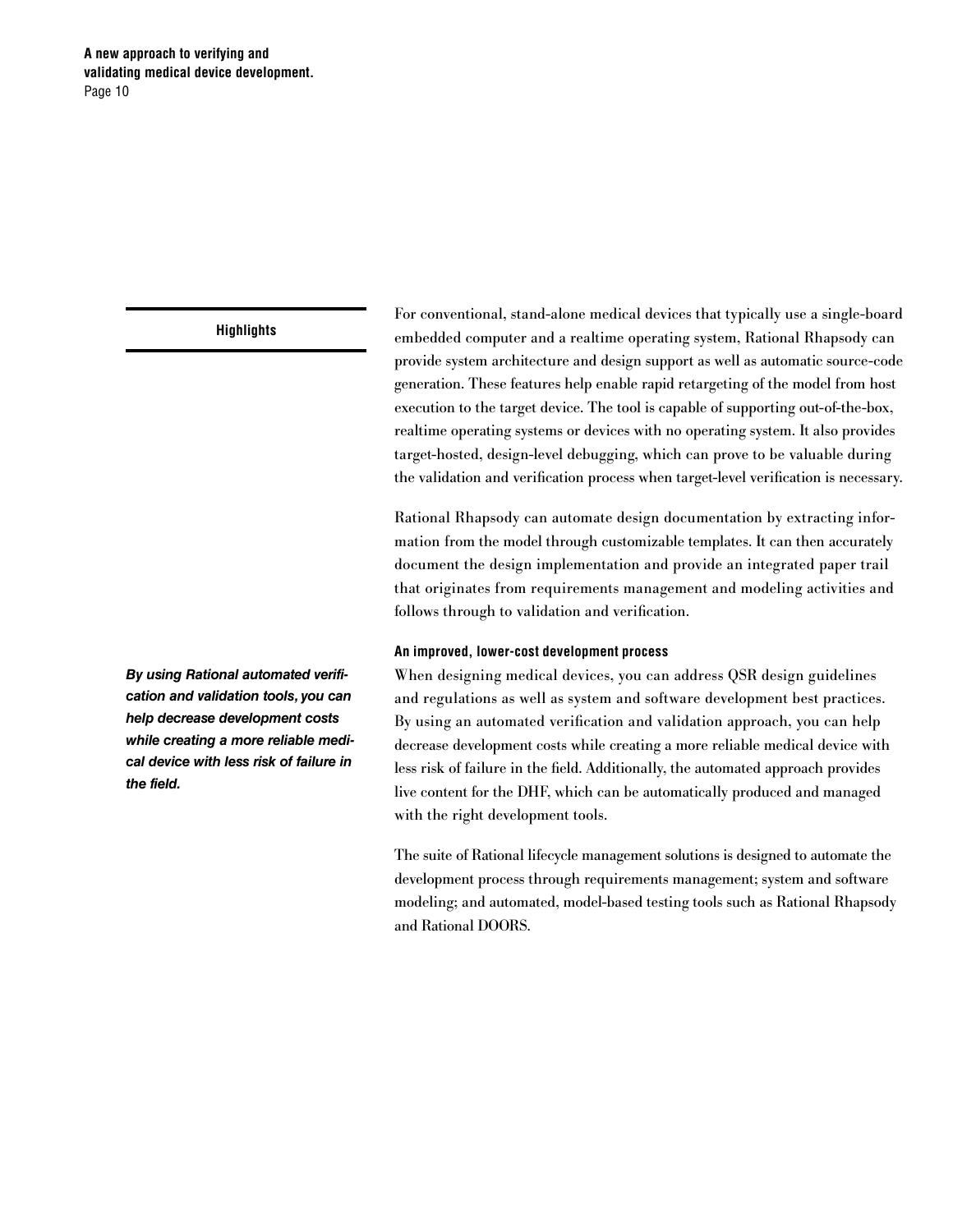**A new approach to verifying and validating medical device development.** Page 11

#### **For more information**

To learn more about IBM Rational Rhapsody and Rational DOORS software, contact your IBM representative or IBM Business Partner, or visit:

#### ibm.com[/software/rhapsody](http://ibm.com/software/rhapsody)

### **About the author**

Irv Badr has nearly 20 years of development experience in embedded software and modeling technology. He has designed a communication infrastructure for medical devices, networking nodes, digital cable transmission and industrial controls. Irv also served as technical lead for sales and marketing of realtime operating systems and modeling tools.

After earning his bachelor's degree in biomedical engineering from the University of Illinois, Irv went on to earn a technical master of business administration degree from Northwestern University. Currently, he is a senior manager for Rational software, a unit of the IBM Software Group.